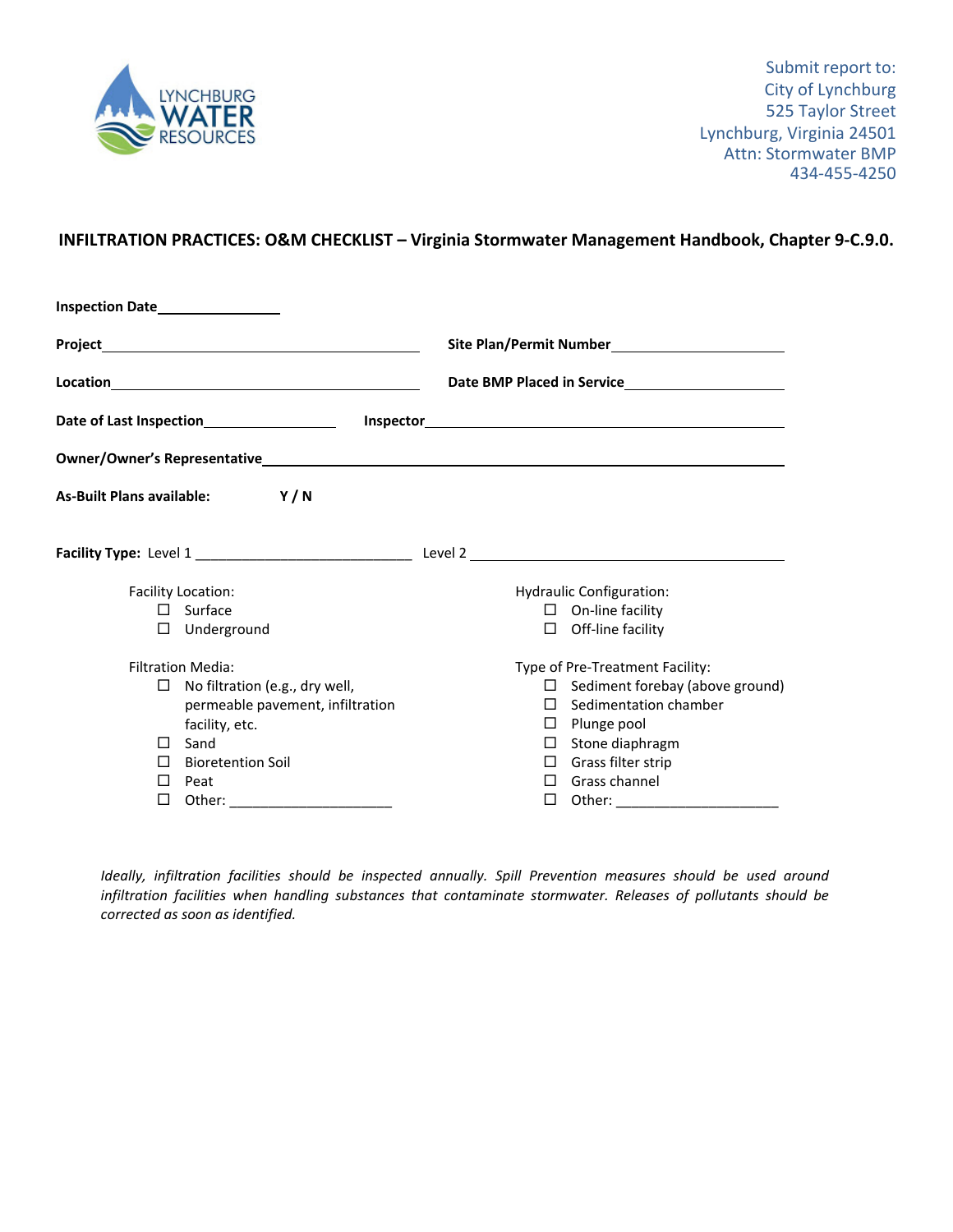| <b>Element of BMP</b>                                                                                         | <b>Potential Problem</b>                                                                                                            | Y/N | <b>How to Fix Problem</b>                                                                                                                                        | <b>Who Will</b><br><b>Address</b><br>Problem | <b>Comments</b> |
|---------------------------------------------------------------------------------------------------------------|-------------------------------------------------------------------------------------------------------------------------------------|-----|------------------------------------------------------------------------------------------------------------------------------------------------------------------|----------------------------------------------|-----------------|
|                                                                                                               | There is excessive trash<br>and debris                                                                                              |     | Remove immediately                                                                                                                                               | Owner or<br>professional                     |                 |
| Contributing                                                                                                  | There is evidence of<br>erosion and / or<br>exposed soil                                                                            |     | Stabilize immediately                                                                                                                                            | Owner or<br>professional                     |                 |
| <b>Drainage Area</b>                                                                                          | Vegetative cover is<br>adequate                                                                                                     |     | Supplement as needed                                                                                                                                             | Owner or<br>professional                     |                 |
|                                                                                                               | There are excessive<br>landscape waste or yard<br>clippings                                                                         |     | Remove immediately and<br>recycle or compost                                                                                                                     | Owner or<br>professional                     |                 |
| <b>Pre-Treatment</b>                                                                                          | There is adequate<br>access to the pre-<br>treatment facility                                                                       |     | Establish adequate access                                                                                                                                        | Professional                                 |                 |
| <b>Facility</b>                                                                                               | There is excessive trash,<br>debris, or sediment.                                                                                   |     | Remove immediately                                                                                                                                               | Owner or<br>professional                     |                 |
|                                                                                                               | There is evidence of<br>erosion and/or exposed<br>soil                                                                              |     | Stabilize immediately                                                                                                                                            | Owner or<br>professional                     |                 |
|                                                                                                               | There is evidence of<br>clogging (standing<br>water, noticeable<br>odors, water stains,<br>algae or floating aquatic<br>vegetation) |     | Identify and eliminate the<br>source of the problem. If<br>necessary, remove and<br>clean or replace the<br>clogged material.                                    | Professional                                 |                 |
|                                                                                                               | There is dead<br>vegetation or exposed<br>soil in the grass filter                                                                  |     | Restabilize and<br>revegetate as necessary                                                                                                                       | Owner or<br>professional                     |                 |
| Inlets                                                                                                        | Inlets provide a stable<br>conveyance into facility                                                                                 |     | Stabilize immediately, as<br>needed.                                                                                                                             | Owner or<br>professional                     |                 |
|                                                                                                               | There is excessive<br>trash/debris/sediment.                                                                                        |     | Remove immediately                                                                                                                                               | Owner or<br>professional                     |                 |
|                                                                                                               | There is evidence of<br>erosion at or around<br>the inlet                                                                           |     | Repair erosion damage<br>and reseed or otherwise<br>restabilize with<br>vegetation                                                                               | Owner or<br>professional                     |                 |
| Embankment,<br><b>Flow Diversion</b><br>Structures (e.g.,<br>Dikes, Berms,<br>etc.) and Side<br><b>Slopes</b> | There is evidence of<br>erosion or bare soil                                                                                        |     | Identify the source of<br>erosion damage and<br>prevent it from recurring.<br>Repair erosion damage<br>and reseed or otherwise<br>restabilize with<br>vegetation | Owner or<br>professional                     |                 |
|                                                                                                               | There is excess<br>sediment accumulation                                                                                            |     | Remove immediately                                                                                                                                               | Owner or<br>professional                     |                 |
|                                                                                                               | Water is not detained in<br>the infiltration basin                                                                                  |     | Check for a breach in the<br>containment structure<br>and repair immediately.                                                                                    | Professional                                 |                 |
|                                                                                                               | Side slopes support<br>nuisance animals.                                                                                            |     | Animal burrows must be<br>backfilled and<br>compacted. Burrowing<br>animals should be<br>humanely removed from<br>area.                                          | Professional                                 |                 |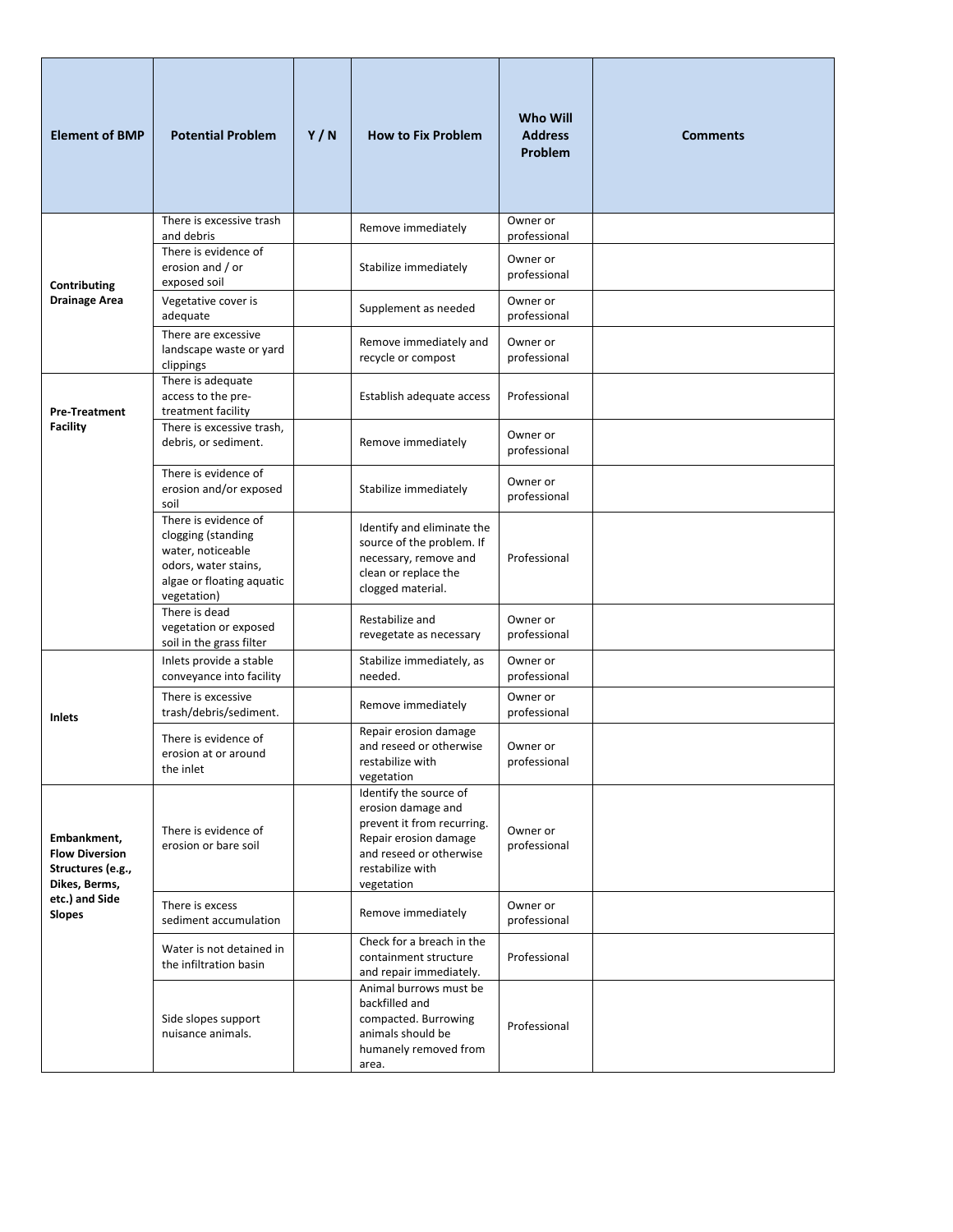| <b>Element of BMP</b>                                                    | <b>Potential Problem</b>                                                                                                                                                                                                                                          | Y/N | <b>How to Fix Problem</b>                                                                                                                                                                                                                                                                            | <b>Who Will</b><br><b>Address</b><br>Problem | <b>Comments</b> |
|--------------------------------------------------------------------------|-------------------------------------------------------------------------------------------------------------------------------------------------------------------------------------------------------------------------------------------------------------------|-----|------------------------------------------------------------------------------------------------------------------------------------------------------------------------------------------------------------------------------------------------------------------------------------------------------|----------------------------------------------|-----------------|
| Maintaining<br><b>Facility Capacity</b><br>and Proper<br><b>Drainage</b> | Look for weedy growth<br>on the stone surface<br>indicating sediment<br>accumulation and<br>potential clogging                                                                                                                                                    |     | Identify and control<br>sources of sediment and<br>debris. Remove sediment<br>and debris in excess of 4"<br>in depth every 2-5 years<br>(or sooner if performance<br>is affected).                                                                                                                   | Professional                                 |                 |
|                                                                          | Measure the draw-<br>down rate of the<br>observation well for<br>three days following a<br>storm event in excess of<br>1/2 inches in depth. If<br>standing water is still<br>observed after three<br>days, this is a clear sign<br>that clogging is a<br>problem. |     | Immediately clear debris<br>from the underdrain.<br>Replace the underdrain if<br>necessary. If needed,<br>regrade and till to restore<br>infiltration capacity (the<br>need for this can be<br>prevented by preventing<br>upstream erosion and<br>subsequent sediment<br>transport to the facility). | Professional                                 |                 |
|                                                                          | There is excessive<br>trash/debris                                                                                                                                                                                                                                |     | Remove immediately                                                                                                                                                                                                                                                                                   | Owner or<br>professional                     |                 |
| Vegetation                                                               | Grass within the<br>practice is overgrown                                                                                                                                                                                                                         |     | Grass must be mowed to<br>a height of 4"-9" and<br>grass clippings removed<br>(ideally recycled or<br>composted).                                                                                                                                                                                    | Owner or<br>professional                     |                 |
|                                                                          | Pioneer trees are<br>sprouting in the base of<br>the facility                                                                                                                                                                                                     |     | Remove trees to prevent<br>roots from puncturing<br>the filter fabric, allowing<br>sediment to enter                                                                                                                                                                                                 |                                              |                 |
|                                                                          | Vegetation forms an<br>overhead canopy that<br>may drop leaf litter,<br>fruit and other<br>vegetative materials<br>that may cause<br>clogging.                                                                                                                    |     | Prune or remove<br>vegetation as necessary                                                                                                                                                                                                                                                           | Owner or<br>professional                     |                 |
| <b>Observation Well</b>                                                  | Is each observation well<br>still capped?                                                                                                                                                                                                                         |     | Repair, as necessary.                                                                                                                                                                                                                                                                                | Professional                                 |                 |
|                                                                          | Outlets are obstructed<br>or erosion and soil<br>exposure is evident<br>below the outlet.                                                                                                                                                                         |     | Remove obstructions and<br>stabilize eroded or<br>exposed areas.                                                                                                                                                                                                                                     | Owner or<br>Professional                     |                 |
| Outlet                                                                   | Evidence of flow<br>bypassing facility                                                                                                                                                                                                                            |     | Repair immediately                                                                                                                                                                                                                                                                                   | Professional                                 |                 |
|                                                                          | There is excessive trash,<br>debris, or sediment at<br>the outlet                                                                                                                                                                                                 |     | Remove immediately                                                                                                                                                                                                                                                                                   | Owner or<br>professional                     |                 |